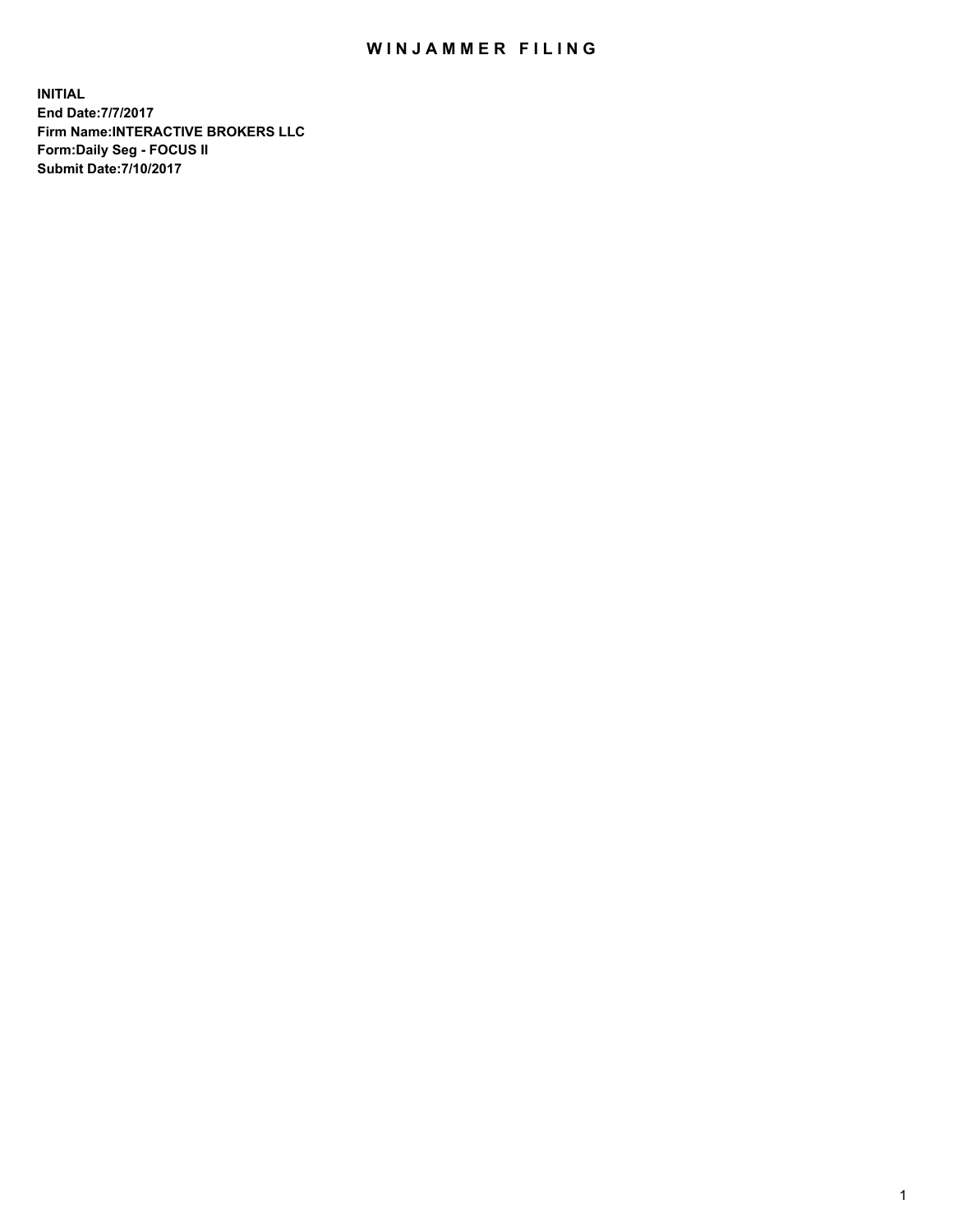## **INITIAL End Date:7/7/2017 Firm Name:INTERACTIVE BROKERS LLC Form:Daily Seg - FOCUS II Submit Date:7/10/2017 Daily Segregation - Cover Page**

| Name of Company<br><b>Contact Name</b><br><b>Contact Phone Number</b><br><b>Contact Email Address</b>                                                                                                                                                                                                                          | <b>INTERACTIVE BROKERS LLC</b><br><b>James Menicucci</b><br>203-618-8085<br>jmenicucci@interactivebrokers.c<br>om |
|--------------------------------------------------------------------------------------------------------------------------------------------------------------------------------------------------------------------------------------------------------------------------------------------------------------------------------|-------------------------------------------------------------------------------------------------------------------|
| FCM's Customer Segregated Funds Residual Interest Target (choose one):<br>a. Minimum dollar amount: ; or<br>b. Minimum percentage of customer segregated funds required:% ; or<br>c. Dollar amount range between: and; or<br>d. Percentage range of customer segregated funds required between: % and %.                       | $\overline{\mathbf{0}}$<br>0<br>155,000,000 245,000,000<br>00                                                     |
| FCM's Customer Secured Amount Funds Residual Interest Target (choose one):<br>a. Minimum dollar amount: ; or<br>b. Minimum percentage of customer secured funds required:%; or<br>c. Dollar amount range between: and; or<br>d. Percentage range of customer secured funds required between: % and %.                          | $\overline{\mathbf{0}}$<br>0<br>80,000,000 120,000,000<br>00                                                      |
| FCM's Cleared Swaps Customer Collateral Residual Interest Target (choose one):<br>a. Minimum dollar amount: ; or<br>b. Minimum percentage of cleared swaps customer collateral required:% ; or<br>c. Dollar amount range between: and; or<br>d. Percentage range of cleared swaps customer collateral required between:% and%. | $\overline{\mathbf{0}}$<br>$\overline{\mathbf{0}}$<br>00<br>0 <sub>0</sub>                                        |

Attach supporting documents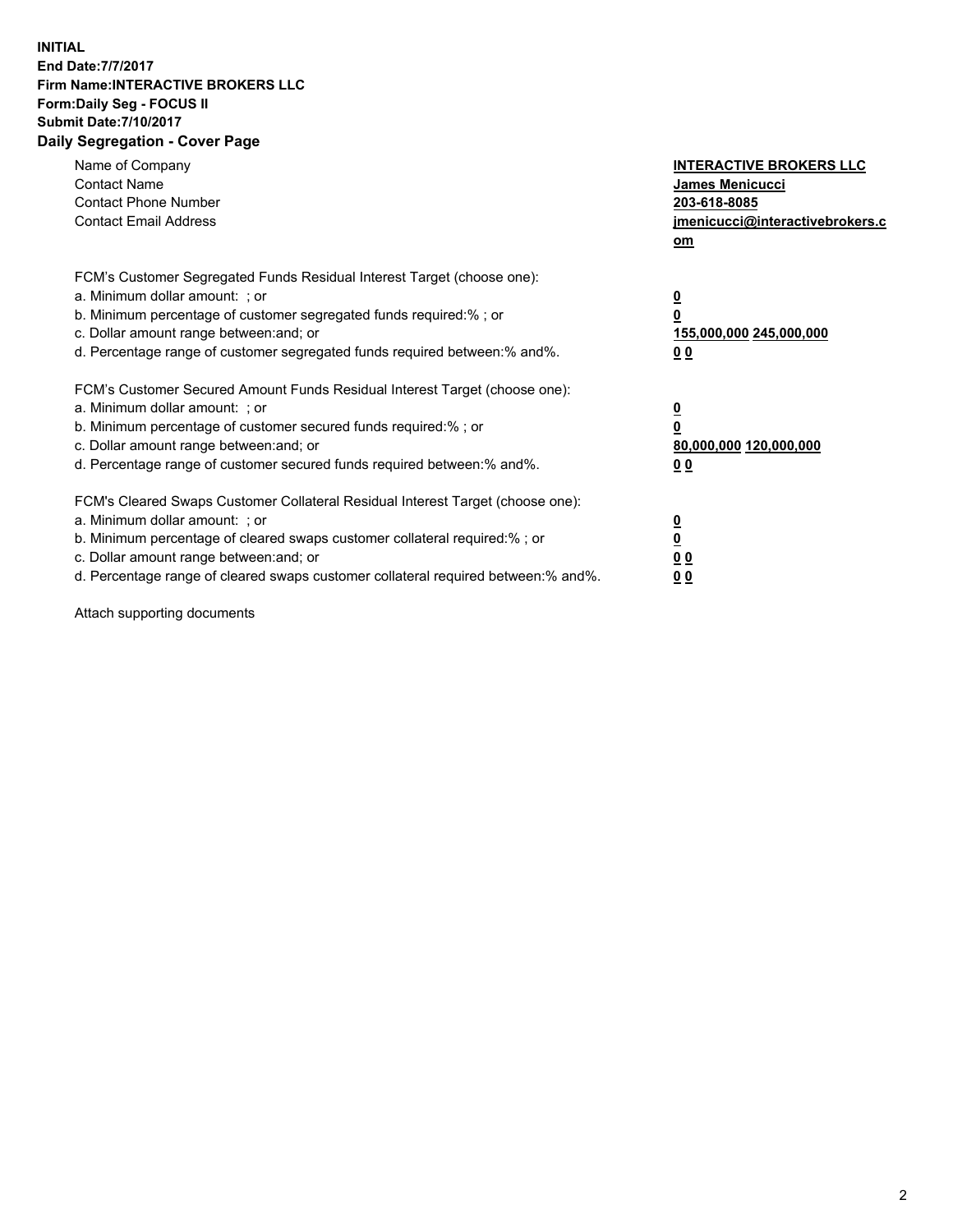## **INITIAL End Date:7/7/2017 Firm Name:INTERACTIVE BROKERS LLC Form:Daily Seg - FOCUS II Submit Date:7/10/2017 Daily Segregation - Secured Amounts**

|          | Daily Jegregation - Jeculed Aniounts                                                                       |                                  |
|----------|------------------------------------------------------------------------------------------------------------|----------------------------------|
|          | Foreign Futures and Foreign Options Secured Amounts                                                        |                                  |
|          | Amount required to be set aside pursuant to law, rule or regulation of a foreign                           | $0$ [7305]                       |
|          | government or a rule of a self-regulatory organization authorized thereunder                               |                                  |
| 1.       | Net ledger balance - Foreign Futures and Foreign Option Trading - All Customers                            |                                  |
|          | A. Cash                                                                                                    | 348,435,803 [7315]               |
|          | B. Securities (at market)                                                                                  | 0 [7317]                         |
| 2.       | Net unrealized profit (loss) in open futures contracts traded on a foreign board of trade                  | 14,109,221 [7325]                |
| 3.       | Exchange traded options                                                                                    |                                  |
|          | a. Market value of open option contracts purchased on a foreign board of trade                             | 64,174 [7335]                    |
|          | b. Market value of open contracts granted (sold) on a foreign board of trade                               | $-39,453$ [7337]                 |
| 4.       | Net equity (deficit) (add lines 1.2. and 3.)                                                               | 362,569,745 [7345]               |
| 5.       | Account liquidating to a deficit and account with a debit balances - gross amount                          | 4,140 [7351]                     |
|          | Less: amount offset by customer owned securities                                                           | 0 [7352] 4,140 [7354]            |
| 6.       | Amount required to be set aside as the secured amount - Net Liquidating Equity                             | 362,573,885 [7355]               |
|          | Method (add lines 4 and 5)                                                                                 |                                  |
| 7.       | Greater of amount required to be set aside pursuant to foreign jurisdiction (above) or line                | 362,573,885 [7360]               |
|          | 6.                                                                                                         |                                  |
|          | FUNDS DEPOSITED IN SEPARATE REGULATION 30.7 ACCOUNTS                                                       |                                  |
| 1.       | Cash in banks                                                                                              |                                  |
|          | A. Banks located in the United States                                                                      | 71,550,580 [7500]                |
|          | B. Other banks qualified under Regulation 30.7                                                             | 0 [7520] 71,550,580 [7530]       |
| 2.       | Securities                                                                                                 |                                  |
|          | A. In safekeeping with banks located in the United States                                                  | 343,643,310 [7540]               |
|          | B. In safekeeping with other banks qualified under Regulation 30.7                                         | 0 [7560] 343,643,310 [7570]      |
| 3.       | Equities with registered futures commission merchants                                                      |                                  |
|          | A. Cash                                                                                                    | $0$ [7580]                       |
|          | <b>B.</b> Securities                                                                                       | $0$ [7590]                       |
|          | C. Unrealized gain (loss) on open futures contracts                                                        | $0$ [7600]                       |
|          | D. Value of long option contracts                                                                          | $0$ [7610]                       |
|          | E. Value of short option contracts                                                                         | 0 [7615] 0 [7620]                |
| 4.       | Amounts held by clearing organizations of foreign boards of trade                                          |                                  |
|          | A. Cash                                                                                                    | $0$ [7640]                       |
|          | <b>B.</b> Securities                                                                                       | $0$ [7650]                       |
|          | C. Amount due to (from) clearing organization - daily variation                                            | $0$ [7660]                       |
|          | D. Value of long option contracts                                                                          | $0$ [7670]                       |
|          | E. Value of short option contracts                                                                         | 0 [7675] 0 [7680]                |
| 5.       | Amounts held by members of foreign boards of trade                                                         |                                  |
|          | A. Cash                                                                                                    | 64,409,082 [7700]                |
|          | <b>B.</b> Securities                                                                                       | $0$ [7710]                       |
|          | C. Unrealized gain (loss) on open futures contracts                                                        | 10,349,819 [7720]                |
|          | D. Value of long option contracts                                                                          | 64,174 [7730]                    |
|          | E. Value of short option contracts                                                                         | -39,453 [7735] 74,783,622 [7740] |
| 6.       | Amounts with other depositories designated by a foreign board of trade                                     | 0 [7760]                         |
| 7.<br>8. | Segregated funds on hand                                                                                   | $0$ [7765]                       |
|          | Total funds in separate section 30.7 accounts                                                              | 489,977,512 [7770]               |
| 9.       | Excess (deficiency) Set Aside for Secured Amount (subtract line 7 Secured Statement<br>Page 1 from Line 8) | 127,403,627 [7380]               |
| 10.      | Management Target Amount for Excess funds in separate section 30.7 accounts                                | 80,000,000 [7780]                |
| 11.      | Excess (deficiency) funds in separate 30.7 accounts over (under) Management Target                         | 47,403,627 [7785]                |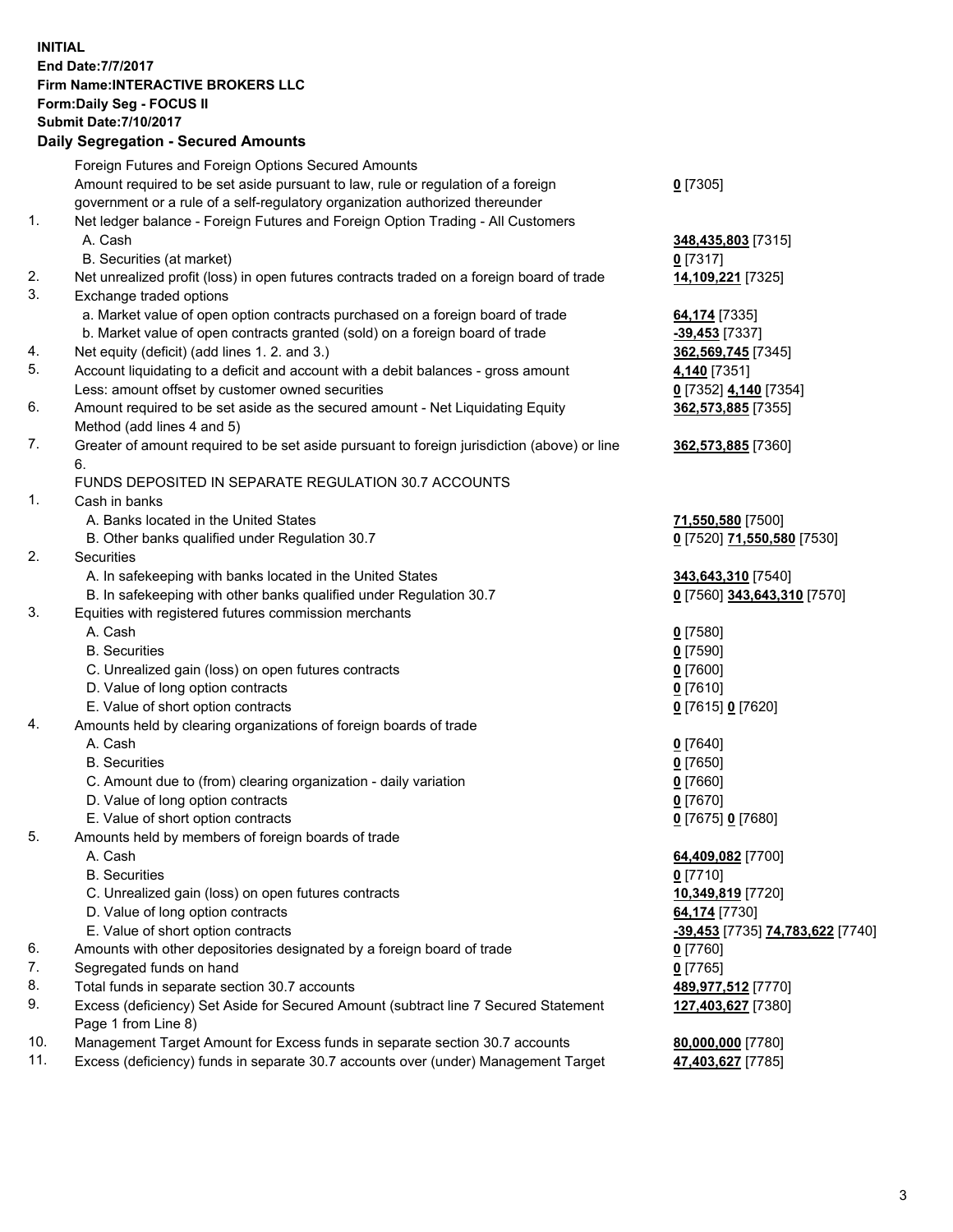**INITIAL End Date:7/7/2017 Firm Name:INTERACTIVE BROKERS LLC Form:Daily Seg - FOCUS II Submit Date:7/10/2017 Daily Segregation - Segregation Statement** SEGREGATION REQUIREMENTS(Section 4d(2) of the CEAct) 1. Net ledger balance A. Cash **4,292,407,167** [7010] B. Securities (at market) **0** [7020] 2. Net unrealized profit (loss) in open futures contracts traded on a contract market **-68,063,086** [7030] 3. Exchange traded options A. Add market value of open option contracts purchased on a contract market **230,941,696** [7032] B. Deduct market value of open option contracts granted (sold) on a contract market **-337,804,281** [7033] 4. Net equity (deficit) (add lines 1, 2 and 3) **4,117,481,496** [7040] 5. Accounts liquidating to a deficit and accounts with debit balances - gross amount **209,394** [7045] Less: amount offset by customer securities **0** [7047] **209,394** [7050] 6. Amount required to be segregated (add lines 4 and 5) **4,117,690,890** [7060] FUNDS IN SEGREGATED ACCOUNTS 7. Deposited in segregated funds bank accounts A. Cash **763,021,943** [7070] B. Securities representing investments of customers' funds (at market) **2,364,321,060** [7080] C. Securities held for particular customers or option customers in lieu of cash (at market) **0** [7090] 8. Margins on deposit with derivatives clearing organizations of contract markets A. Cash **522,881,842** [7100] B. Securities representing investments of customers' funds (at market) **793,460,823** [7110] C. Securities held for particular customers or option customers in lieu of cash (at market) **0** [7120] 9. Net settlement from (to) derivatives clearing organizations of contract markets **-4,368,354** [7130] 10. Exchange traded options A. Value of open long option contracts **230,946,659** [7132] B. Value of open short option contracts **-337,810,029** [7133] 11. Net equities with other FCMs A. Net liquidating equity **0** [7140] B. Securities representing investments of customers' funds (at market) **0** [7160] C. Securities held for particular customers or option customers in lieu of cash (at market) **0** [7170] 12. Segregated funds on hand **0** [7150] 13. Total amount in segregation (add lines 7 through 12) **4,332,453,944** [7180] 14. Excess (deficiency) funds in segregation (subtract line 6 from line 13) **214,763,054** [7190] 15. Management Target Amount for Excess funds in segregation **155,000,000** [7194]

16. Excess (deficiency) funds in segregation over (under) Management Target Amount Excess

**59,763,054** [7198]